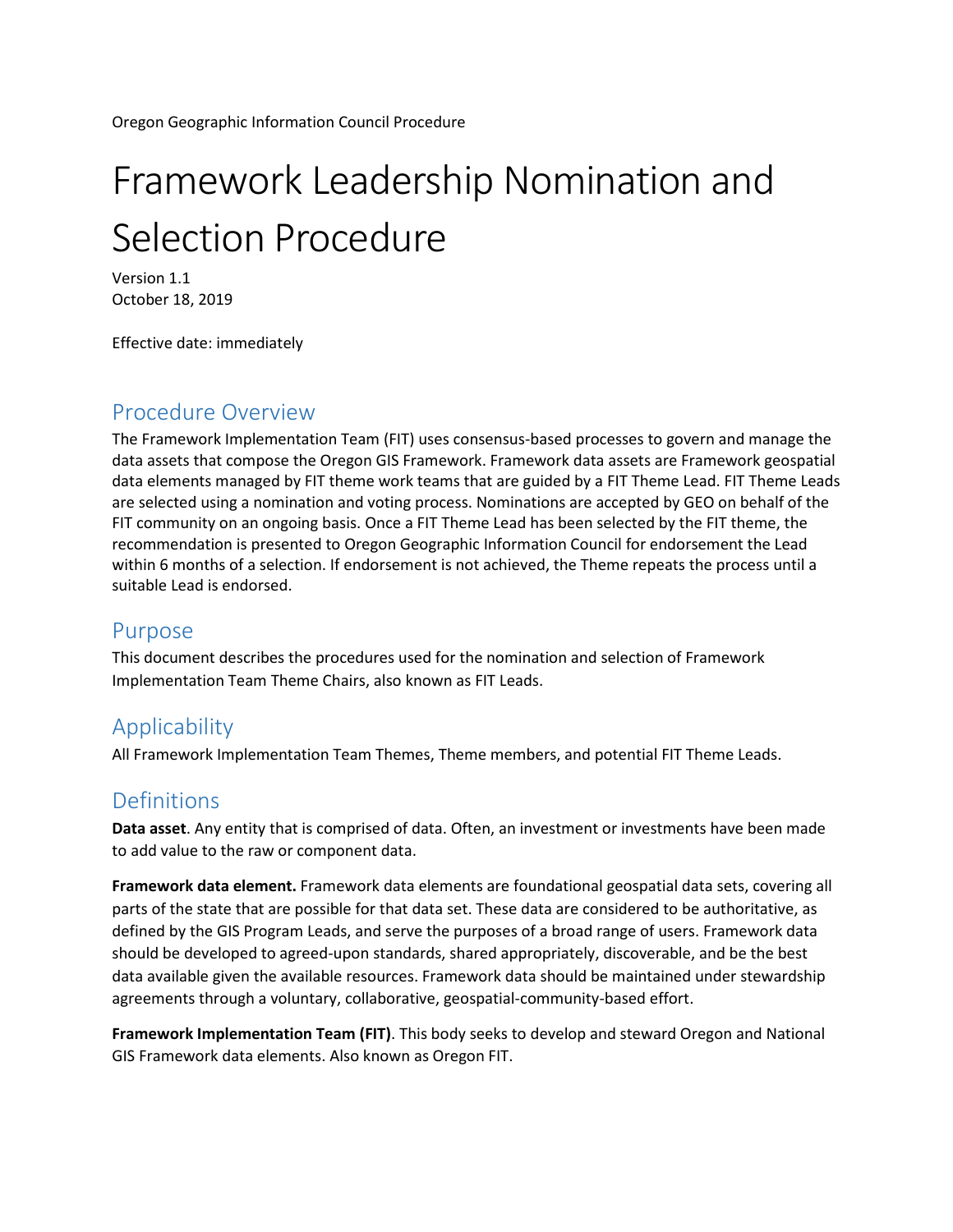**Framework Implementation Team Theme (FIT Theme)**. A collection of related Framework data elements. Also refers to a working group that guides the governance and management of a Framework data element.

**Framework Implementation Team Theme Lead**. The presiding person over a theme in the Oregon Framework Implementation Team. Leader of a FIT theme-based group.

**Oregon Geographic Information Council**. The oversight body re-established in January 2018 under Oregon Revised Statutes 276A to represent the wide diversity of Framework data users, developers, and stewards.

# Background

The Framework Implementation Team is a community of geospatial information system professionals, interested parties, and users of Framework geospatial information and data. Framework geospatial data are base data required across multiple levels of government and sectors. Framework data are governed by the Framework Implementation Team community and organized into themes composed of similar geospatial features and attributes. The Framework Implementation Team organizes and largely accomplishes work within themes. These work groups or FIT themes are led by a Framework Implementation Team Theme Chair, who are also known as a FIT Lead, and referred to as a FIT Theme Lead in the remainder of this document.

Each FIT Theme Lead works to convene theme members a few times per year, usually every three to four months. The FIT Theme Lead also works with the Oregon Framework Coordinator to ensure alignment of work and needs across themes by attending semiannual meetings convened by the Oregon Framework Coordinator and attending Framework Forums, semiannual one-day conferences where the FIT community comes together to share information and learn about the ongoing activities within the community. More information about the FIT Theme Lead responsibilities can be found below, in the Framework Implementation Team Charter, and in each FIT Theme Charter.

The FIT Theme Lead responsibilities include:

- Preparation and distribution of an agenda, including location and time (in cooperation with FIT Chair)
- Chair FIT meetings and preside over decisions
- Appoint work groups and monitor their activities (in cooperation with FIT Chair)
- Ensure that minutes are accurate and publicly available (in cooperation with FIT Chair)

The Framework Implementation Team operates under the Oregon Geographic Information Council as an advisory body. The Council was re-established in January 2018 under Oregon Revised Statutes 276A to represent the wide diversity of Framework data users, developers, and stewards. To best meet the goals laid out in the Council's strategic plan (currently under development), the FIT Theme Leads shall reflect a similar diversity of representatives.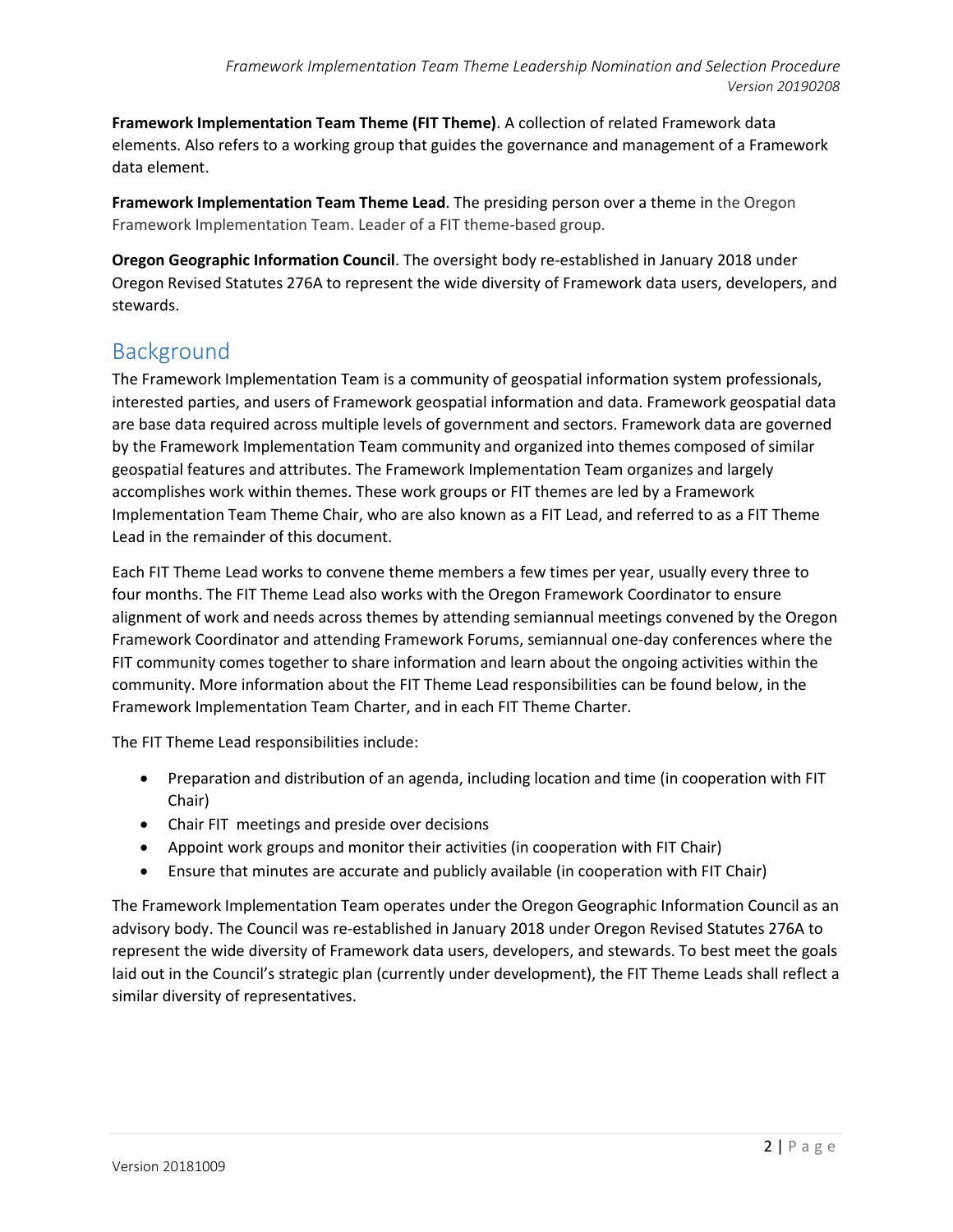# Guidelines

### Desired qualifications and qualities

We are looking for FIT Theme Leads who are knowledgeable about a theme or multiple themes, who have familiarity of Oregon's GIS Framework, and who have a track record of accomplishment. FIT Theme Leads must be interested in ensuring that Framework data are developed to community-developed standards, are maintained over time, and serve the needs of the user community. FIT Theme Leads must be willing to collaborate with others, be open-minded, and seek consensus around decisions.

FIT Theme Leads are voluntary positions.

#### Nomination process

Candidates for FIT Theme Lead positions can be made using the online nomination form. Nominations can be made by self-nomination or by someone else.

#### Nomination form content

A nomination form can be found here: <https://app.smartsheet.com/b/form/b55310605b574c0d93cf3720eda7abf4>

- 1) Type of nomination: Self-nominated / Nominated by someone else
- 2) Nominee's name
- 3) Qualities
	- a) Why would this person make a good Framework Implementation Team theme leader?
	- b) What is the nominee's familiarity with Framework?
	- c) What theme(s) has the nominee participated in?
	- d) What is the nominee's level of commitment to Framework and collaborative processes?
- 4) Qualifications
	- a) What leadership positions has the nominee held?
	- b) What leadership skills does the nominee possess?
	- c) What are the nominee's knowledge areas or areas of expertise relevant to Framework?
- 5) Identify the themes for which this person is well-suited
- 6) Nominee contact information, organization, and title

#### Selection process

Nominations are accepted by GEO on behalf of the FIT community on an ongoing basis. When a FIT Theme Lead position becomes vacant GEO will also make an announcement to Oregon GIS community and ask for nominations during a 30-day period. These pieces of information will be provided to the themes as requested by the theme members. After nominee interest in specific theme leadership has been confirmed, theme members will select a new chair from the nominee pool using a consensus process defined in each theme's charter. In absence of a charter or leader selection process within an existing charter, the theme may:

a) convene in person or via an online meeting to discuss each nominee and make their selection, or